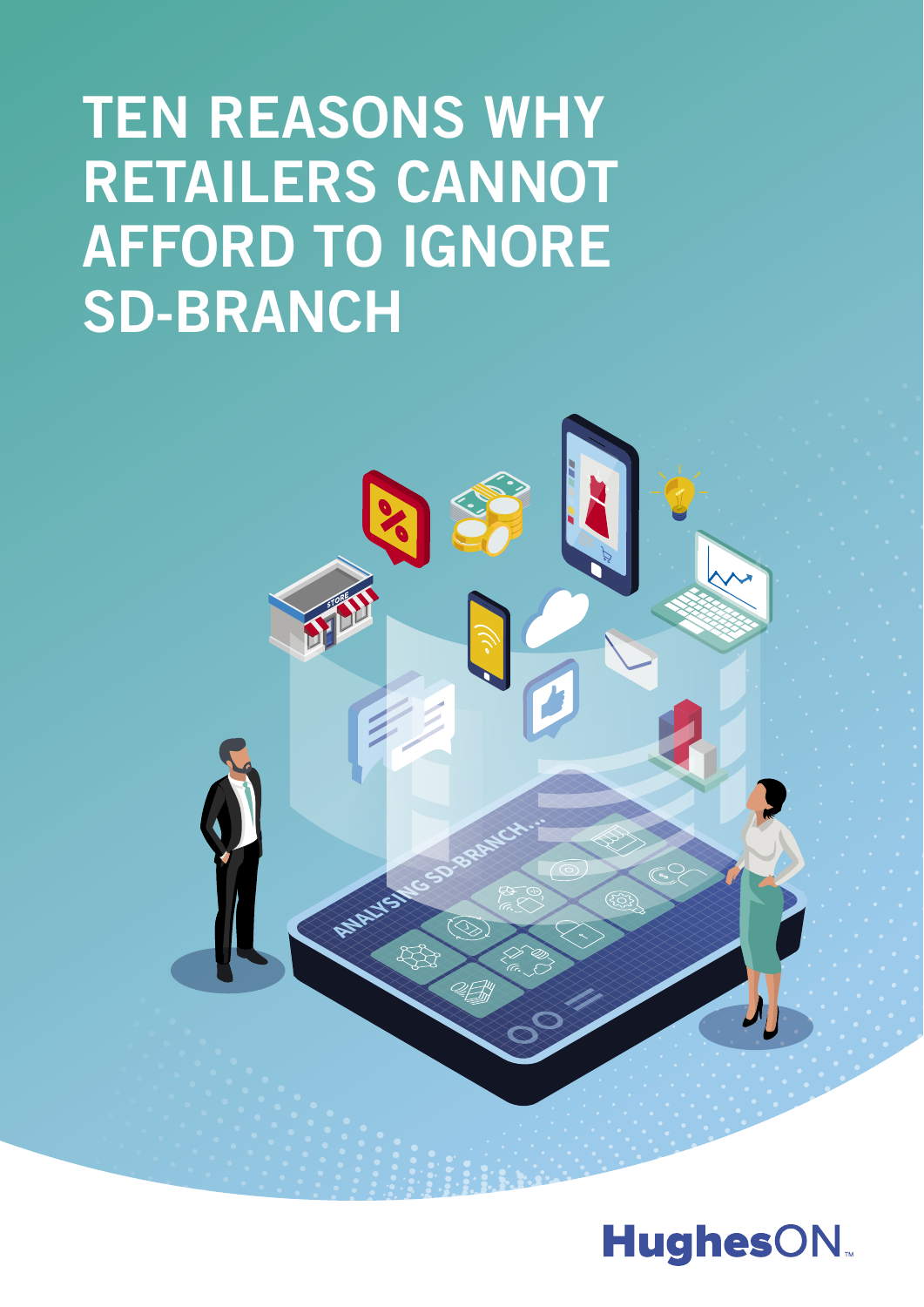

For reasons that we know all too well, the focus of non-essential retail has been away from the physical store for what seems an eternity. But now the hiatus is coming to an end, it is time to look again at the "bricks" and clicks" in-store digital applications that enhance customer experience and make your stores "sticky". But what of the technologies that support those apps? The one that retailers really cannot afford to ignore is SD-Branch. Here's why.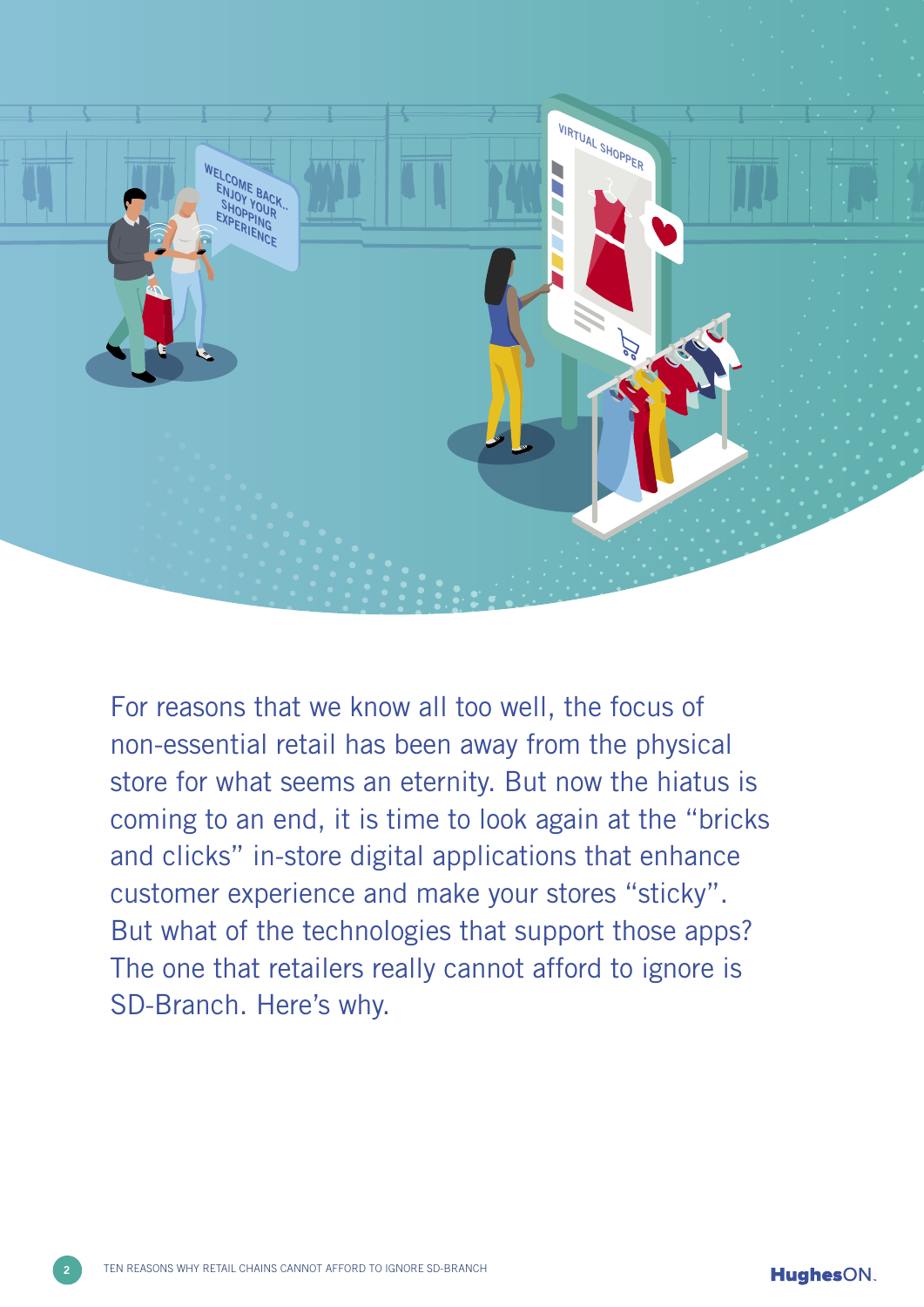

### **BRANCH SPRAWL**

Over the vears retail branch networks have become overloaded with many and varied technologies and apps. Point of sale systems, Wi-Fi routers, in-store video, digital signage, and, increasingly, a variety of network-connected IoT devices are sprawled across multiple locations in the estate. For many, this infrastructure has become insupportably complex, expensive, and inflexible.



### **YOU NEED TO BE "ALWAYS-ON"**

Your stores are more connected than ever, which means they depend on always-on, high-performance network connectivity. As the network moves from being a commodity to become a pivotal element in delivering excellent customer experience, high availability of applications and unbroken internet access increasingly drive that experience. Centralised, software-defined policy control, traffic prioritisation, and dynamic adjustment as network conditions fluctuate are essential to ensure that users and IoT in the branch always get high performance connectivity, right across the entire branch infrastructure.



### **EXPONENTIALLY EXPONENTIALLY**

The Internet of Things (IoT) is the fastest growth area in today's retail businesses. Its development has been largely driven by online shopping: customers want to move seamlessly between their online and offline experience with brands. Hughes sees this as a complete " $10T$  ecosystem" that must be integrated and managed to deliver on this expectation.

loT technology is increasingly used to manage employees, inventory, and point-of-sale devices. Use cases for retail IoT already include:

- **Example 1** Digital signage, which personalises the customer experience and guides customers through the shopping-journey, delivering incremental purchases and promoting slow-moving stock
- **1** In-store Wi-Fi that allows you to get similar information and insights from in-store customers to what you get online, and provides opportunities to increase customer loyalty with customer-specific communication, targeted offers etc.
- **Smart lockers for fast, efficient and contactless pickup**
- Smart cameras with video analytics to provide insights on customer satisfaction and footfall e.g. with heat maps, demographic profiling etc.

Managing and having visibility over this ecosystem of loT-supported apps and devices, as well as processing information from them in a timely manner, is key to ensuring security and reliability in these devices. SD-Branch makes it easier to manage the IoT infrastructure and scale up as data traffic .increases



### *A* YOU WANT VISIBILITY

Enhanced visibility using a single window to view all of your devices enables you to understand traffic flow patterns on both LAN and WAN. You can see if devices are not working or inactive and get a good overview of network usage. The SD-Branch network's dashboard shows you how your Managed Service Provider (MSP) is managing connections, running diagnostics and delivering on maintenance calls.

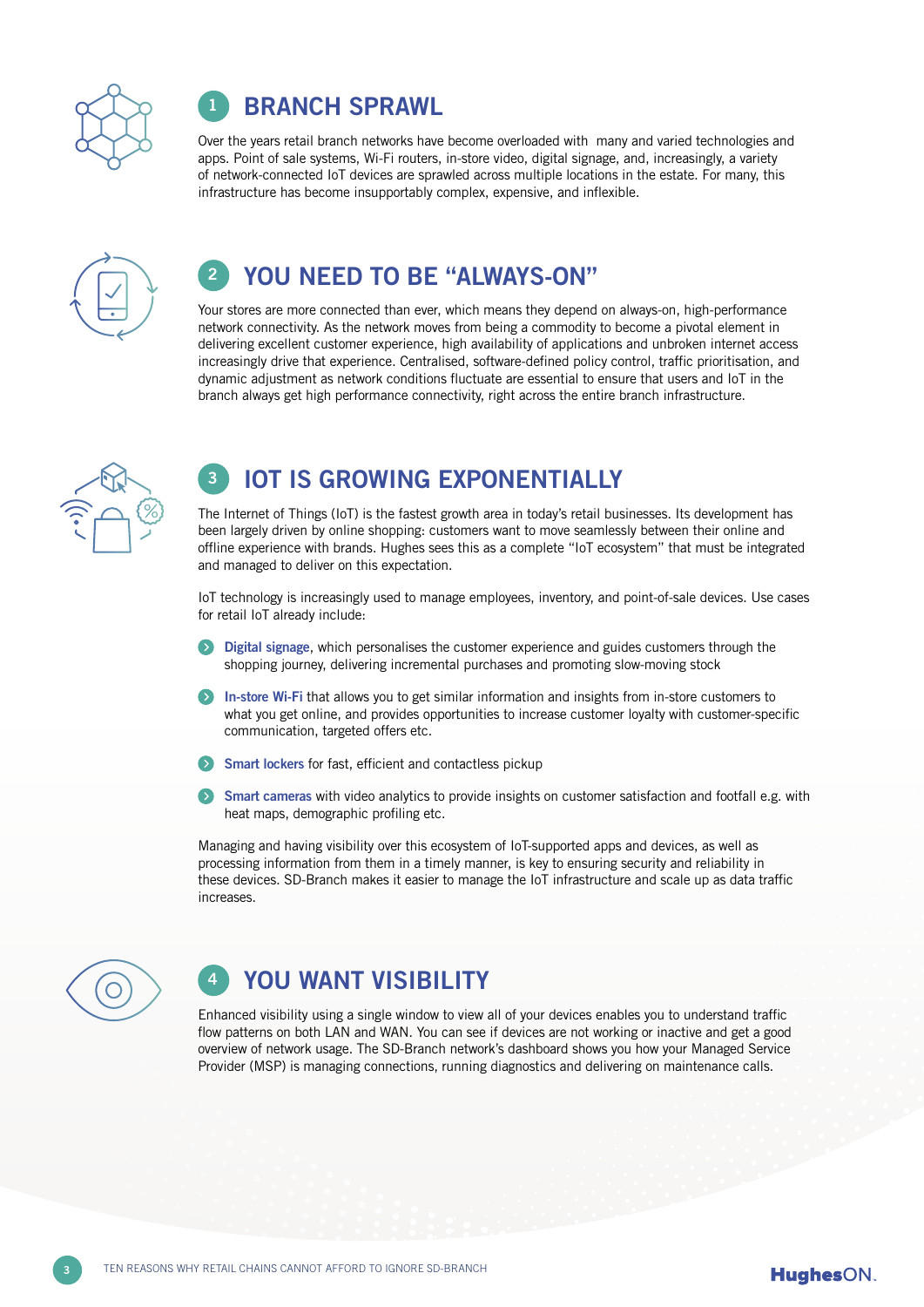

### **PRETAIL SPACE IS AT A PREMIUM**

Retail space and resources are often limited, especially if the branch is in an urban environment. You certainly don't have an abundance of space in the storeroom or office to keep server racks, switches, computers and other devices. SD-Branch is software-defined and is delivered through a uniform technology stack. This means that the in-store hardware footprint is reduced. The applications are managed remotely, and they can be scaled up and added to quickly, for example to open up new business opportunities and enhance the customer experience.



### **EXPENSIVE ARE EXPENSIVE**

Managed SD-Branch reduces the need for IT personnel on-site for deployment, configuration and maintenance, which means they can be redeployed to higher-value initiatives and analysis of effectiveness of in-store applications.



## *APERATIONAL AGILITY*

Of all the advantages that a managed SD-Branch solution delivers, you are likely to benefit most from the operational agility it brings. New branch locations can be rapidly set up with plug-and-play appliances at the network edge and network services remotely provisioned and configured via a centralised management tools console. This is especially useful for retail organisations that are starting up or scaling up, pop-up stores, and stores-within-stores.



# **8** SECURITY

Without effective security measures in place, distributed retail stores become highly vulnerable to security breaches and cybercrime. Traditional SD-WAN gives you security at the network transport level but leaves the LAN inside the branch store highly vulnerable, as it is no longer protected by the organisation's centralised security services. By contrast, a true SD-Branch solution provides various security must-haves such as a state-of-the-art firewall to secure both wired and wireless connections and central access controls, giving the ability to secure the entire branch network and monitor every device connected to branch LANs.

Many organisations realise this too late, allowing branches to deploy their own security appliances, firewalls etc. at local level, which creates complexity, a lack of transparency at HQ, and consequently, further administrative burdens on IT.



## **9 ABILITY TO INNOVATE**

The virtualised architecture of SD-Branch gives a retail organisation unprecedented ability to innovate, with minimum risk. IT teams can implement new in-store solutions such as digital signage and Wi-Fi analytics, rolling them out to distributed and even remote or tricky high-street locations, software-defining them into a single consolidated appliance.



### **RATIONALISATION SUPPLIER RATIONALISATION**

When you take the SD-Branch approach you reduce the number of active IT suppliers you have to deal with. You benefit from decreased cost of support and maintenance contracts because fewer vendors will be involved. And if you move to a managed SD-Branch solution you not only rationalise your supplier landscape; you also offload all of the issues and get guaranteed service levels from a single vendor.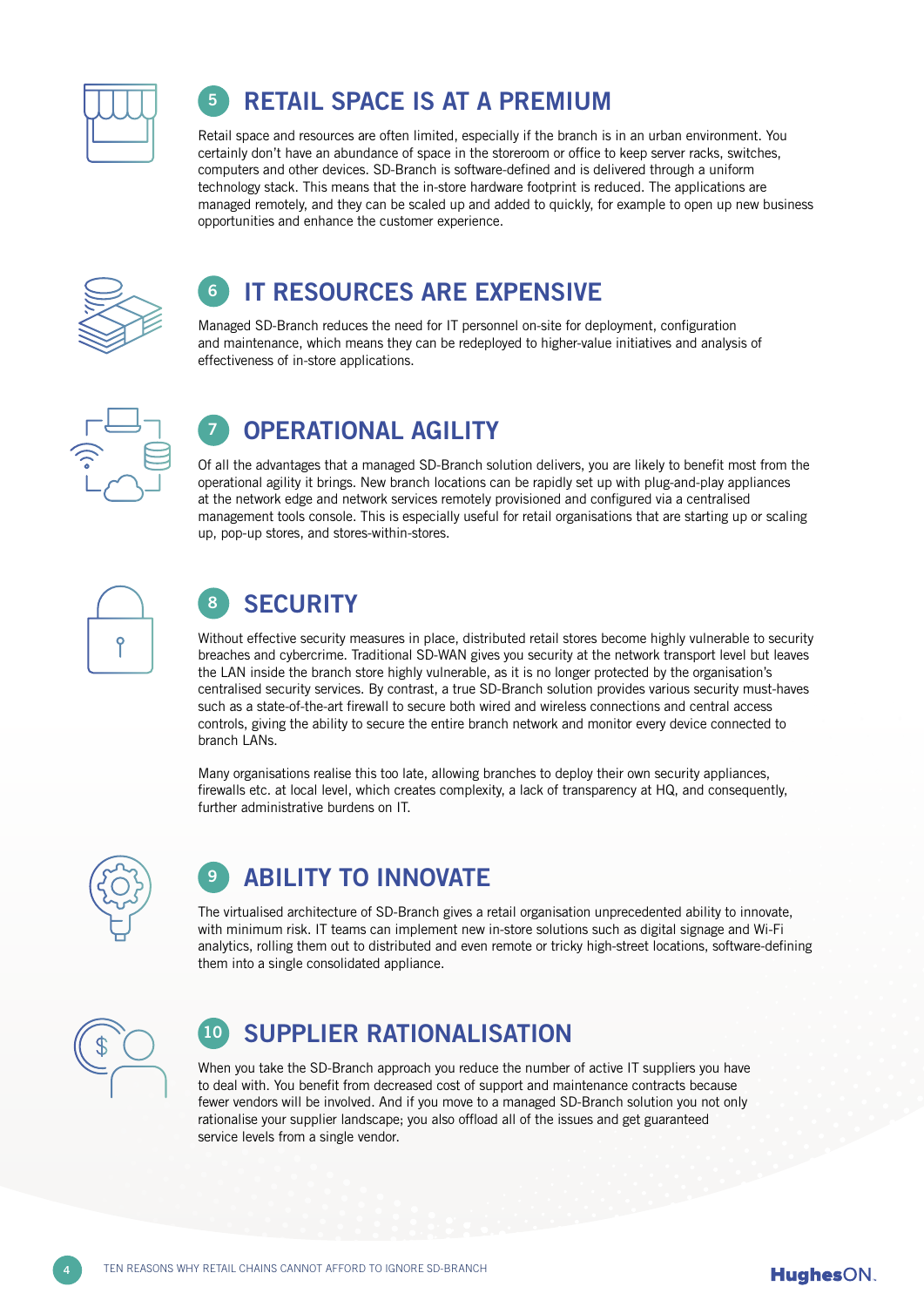### **MANAGED SD-BRANCH: A CHECKLIST**

There are a lot of vendors who claim to be offering SD-Branch, but they may be little more than SD-WAN. This may not be a problem for certain deployments in some other sectors, but in retail it is especially important to understand the difference. To be able to deliver the benefits outlined above the solution must meet the following requirements.

#### **Orchestration of network functions**

The key difference between managed SD-Branch and SD-WAN is largely where network functions are managed. Whereas SD-WAN is strictly geared towards data flows over the transport layer, managed SD-Branch extends orchestration and control one laver upwards to cover the network functions that support smart retail. With managed SD-Branch, these functions can now be managed at the head office level and jointly orchestrated over both sides of the WAN connection. The ability to view these network functions together with your MSP helps streamline operations and makes your IT resource more efficient.

### **Integration of branch LANs**

Think of this as SD-WAN technology that integrates LAN functionality – SD-Branch does to the LAN what SD-WAN did to traditional WANs, allowing the branch LAN to be fully integrated into a centralised network platform. It thereby simplifies device management within the LAN of each branch site. Even if some branches have multiple VLANs for data separation, administrators can use SD-Branch to set access policies centrally based on the device type, user, or application for that particular site or a group of similar sites.

#### **SD-WLAN for perfect in-store Wi-Fi**

store concepts, integration of new access points or Automatic Wi-Fi configuration for innovative inapplications such as hotspots, definition of the SSIDs. authentication method and bandwidth limitations. The SD-WLAN is easily and rapidly rolled out to all branches with auto-configuration.

#### **Central decisions rolled out to every branch or store in real time**

SD-Branch should give you seamless communications between the main office and your stores. Central orchestration of all network processes ensures secure communication between the head office, branches, and external partners. A branch rollout can be achieved quickly and later scaled just as easily because the same software build runs at every branch.

#### **Prioritisation of business-critical traffic**

A managed SD-Branch network is able to detect and compensate for sudden drops in connection performance automatically by implementing policies that prioritise business-critical over non-essential traffic, rerouting traffic over different connections before it impacts the shopper's experience.

#### **NGFW** security

Without tight security, software-defined branch becomes a software-defined risk. SD-Branch security introduces Next-Generation Firewalls (NGFWs) at the branch's gateways. These serve as a control point that intelligently filters data entering or exiting the branch network.

### **Role-based network access and PCI-DSS compliance**

With a managed SD-Branch network IoT, staff and customer traffic can be separated to protect security and privacy. Among other things, this means retailers can ensure Payment Card Industry Data Security Standard (PCI-DSS) compliance by segmenting traffic to protect cardholder data.

#### **Conclusion**

In conclusion, managed SD-Branch extends the functionality of SD-WAN by simplifying the enterprise branch-into a single. software-centric platform. It offers enhanced management, increased network visibility, and security for the branch network, IoT and end-user devices.

Whereas in the past it was possible to talk about bricks versus clicks in retail, it is clear from the way people want and expect to shop that the future of bricks-and-mortar is digital, the fully digitally enabled store. Given this new reality, any up-front investment in a managed SD-Branch deployment is going to save you a lot of the time, effort and resources needed to manage your branch estate and deliver on customer expectations.

It could be the biggest factor in your retail business's future success.